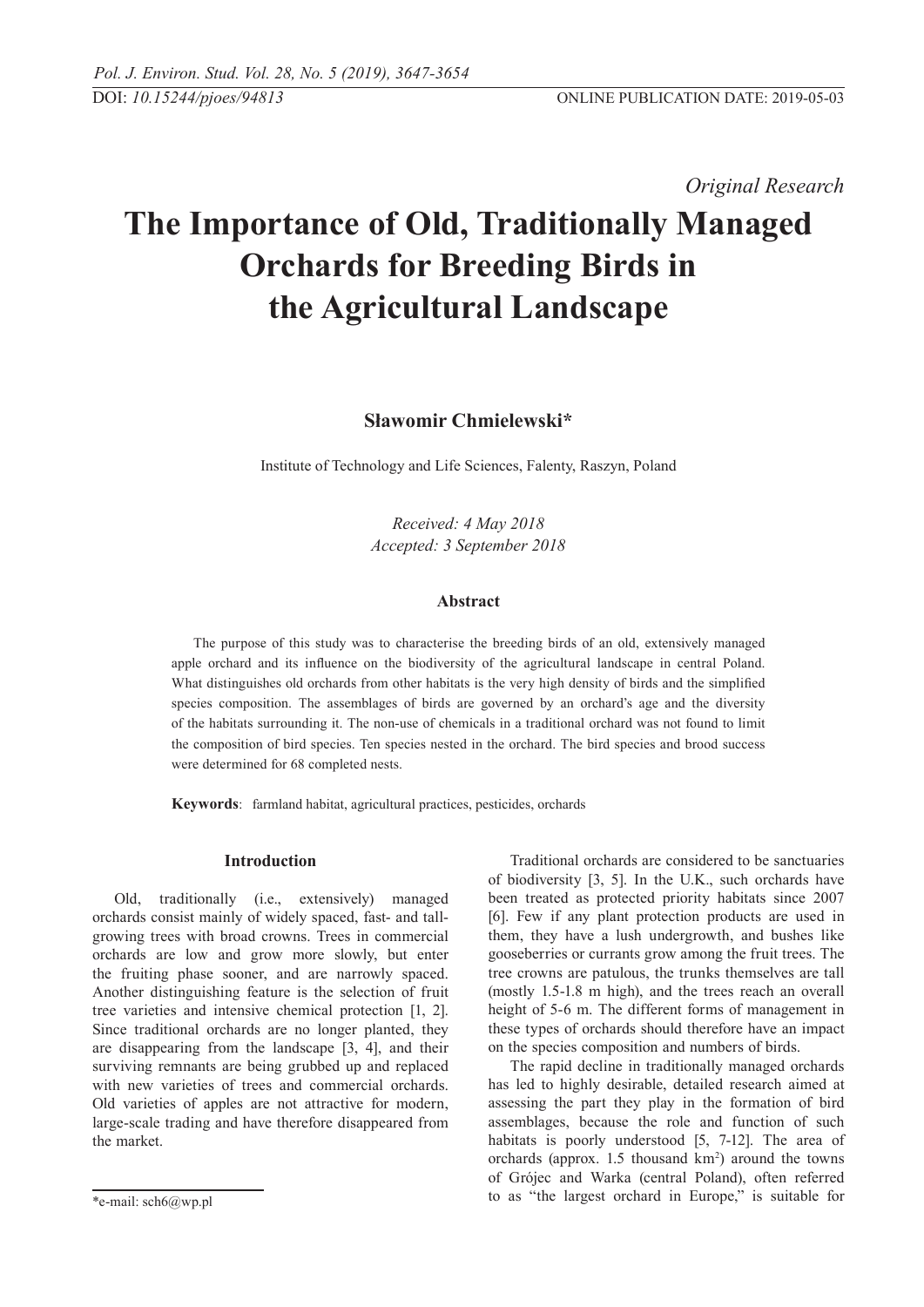this purpose. This study aimed to assess whether the extensive management of an old, traditional orchard, surrounded by commercial orchards, has a significant influence on the birds breeding in an agricultural landscape.

# **Materials and Methods**

Based on a prior analysis of fruit-growing plantations around Grójec and Warka, a homogeneous area of typical traditional orchards was selected for this survey. The research area, in the shape of an elongated rectangle (1 ha), was situated in the province of Mazovia (Mazowsze), district of Grójec, to the west of Mogielnica (51°41′56.0″N 20°40′53.4″E). It was surrounded by commercial orchards, and various species of bushes grew to the west. This orchard consisted of fast-growing, tall trees. The oldest ones were aged ca 65 years, the youngest ones about 40 years. Ten old varieties of apple trees and one old variety of pear tree were identified in the orchard, the most common apple varieties being Boiken, Jonathan, Landsberger, Malinówka, Szmalcówka and Antonówka (91% of all the trees). Six of the 192 trees in the study (1 ha) orchard were Bera Hardy Pears. Old trees were 4.4 to 4.8 m tall and had a maximum crown spread of 8 m. No intensive agrotechnical measures had been applied to the trees in the survey area; only the grass between the rows of trees was mown four times. On 2 July 2013, the grass under the trees was sprayed once with herbicide (Roundup). No other chemicals were used.

The study was performed in 2013. From 29 April to 10 August, 12 inspections of the whole area were carried out, and every 8 days or so, birds' nests were searched for. The positions of the nests were marked on a 1:800-scale map and these nests were subsequently monitored. Broods were considered successful if nestlings had managed to leave their nest between consecutive nest inspections, or if they had left other traces in the nest such as faeces or feather parts. Based on the progress of nest construction, the time of egg incubation or the age of nestlings, the duration of the breeding period was determined for each species. The durations of clutches (incubation and the period for which the nestlings remained in the nest), including the tempo of nest construction for individual species, were taken from monographic studies [13, 14]. Apart from the above, during the search for nests, the presence of birds and their behaviour were noted in accordance with the cartographic method [15]. This method was used as an auxiliary.

Statistical calculations were performed in R 3.3.2. software. Owing to the unfulfilled assumptions of the  $\chi^2$  test, Fisher's exact test was used to check the strength of the relationship of whether the blackbird *Turdus merula* built its nests at the base of a tree crown (type B) more often than other thrushes. Differences in reproductive success between thrush species and

chaffinch *Fringilla coelebs*, depending on nest height, were examined using the Mann-Whitney U test. Nest height was analysed on the assumption that the birds starting a second clutch may not have been the same as those from the first clutch. Student's t-test for independent samples was applied (assumptions regarding the normality of distribution were fulfilled according to the Shapiro-Wilk test; similar size of groups) to song thrush *Turdus philomelos* and chaffinch, but the Mann-Whitney U test was used for blackbird and fieldfare *Turdus pilaris*, owing to the different sizes of the groups compared.

#### **Results**

Eighty-two nests, either fully built or started but not finished, were found in the 1 ha survey area from late April until early August. The bird species and brood success were determined for 68 completed nests. Ten species nested in the orchard. Song thrush and blackbird had the largest number of nests (Table 1). The first clutches (fieldfare) were laid in early April and the last ones in early August (serin *Serinus serinus*). There were six types of nest site:  $A - on$  the lateral branches of a tree crown,  $B - at$  the base of a crown,  $C - in$  a tree hole,  $D - in a recess$ ,  $E - in the fork of the main trunk$ , and  $Z$  – on the ground. Birds most often built their nests on the lateral branches of tree crowns  $(A = 76.8\%)$  and at the base of a crown  $(B = 13.0\%)$  (Table 1). Nests had been started or completed in four of the eight tree holes, and in recesses found suitable for nesting. Blackbird nests exhibited the greatest diversity with regard to site. When the first clutches were being laid, blackbird nests were found at the base of a tree crown more often than the nests of other species (Table 1). There was a statistically significant correlation between the species of bird and the type of nest ( $p = 0.021$ ). As a result, the frequency of type B nests was higher for blackbirds than for fieldfare and song thrush, a strong relationship  $(V = 0.56)$ .

The height of the trees in the orchard determined the vertical distribution of nests; the highest nests were those of serin and chaffinch. Thrushes Turdinae (song thrush, blackbird, fieldfare) and chaffinch built their nests higher up for the second clutch than for the first one (Table 2). The statistical analysis was performed on the assumption that birds starting the second clutch may not have been the same ones as those from the first clutch. Song thrush (assumptions concerning the normality of distribution fulfilled – Shapiro-Wilk test; similar size of groups) built its second clutch nests higher up than for the first one  $(t_9 = -2.48; p = 0.035; d = 1.5;$  the strength of this effect, indicated by Cohen's d factor, was very high). Owing to the different sizes of the groups compared, blackbird yielded a result close to statistical significance  $(U = 4, Z = -1.73, p = 0.098)$ , which was probably due to the small number of nests compared, especially second clutch ones. If a larger group had been examined,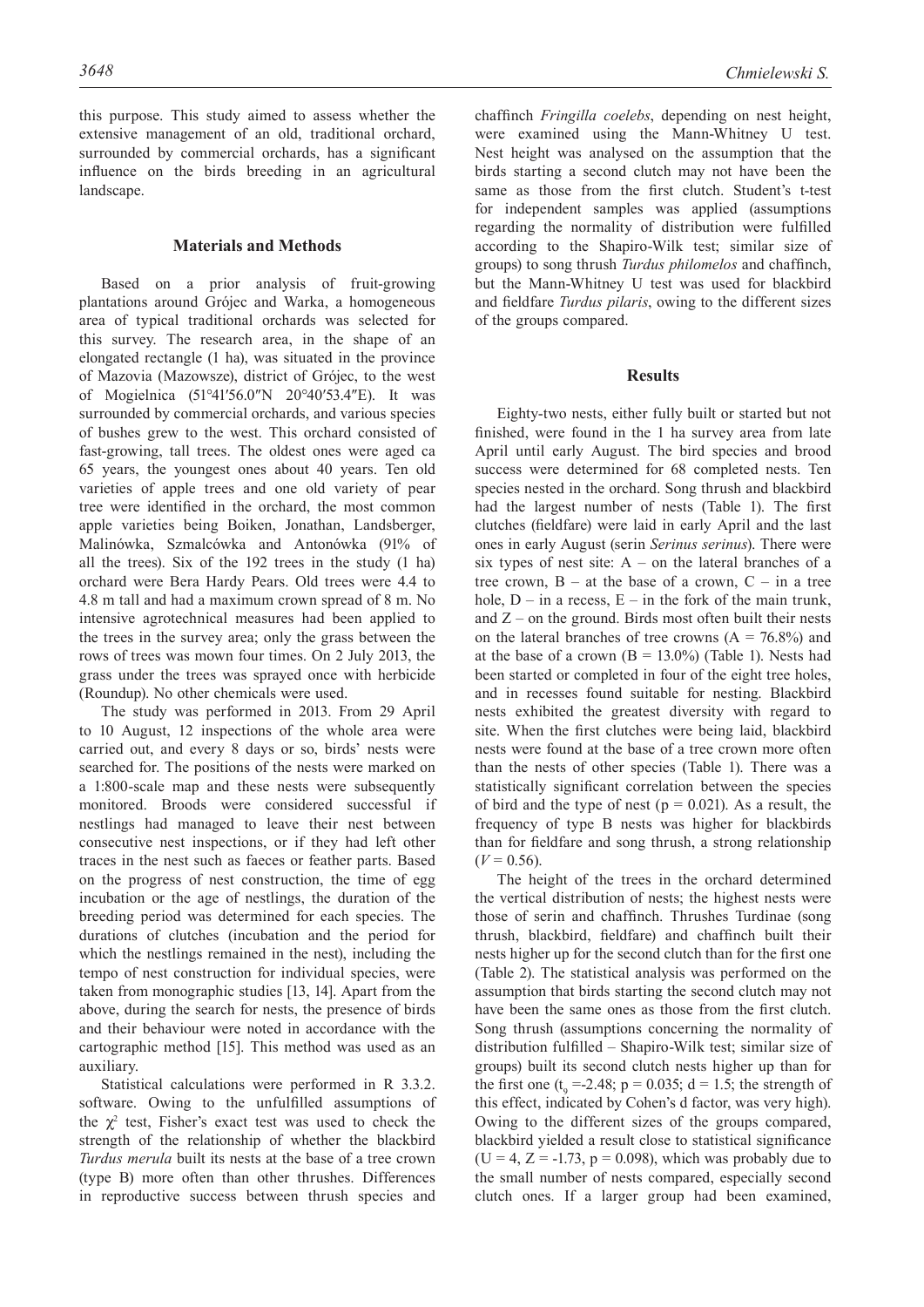the result would have reached the level of statistical significance, which is indicated by the considerable strength of the effect  $(r=0.66)$ . As in the case of blackbird, the results for fieldfare were close to statistical significance (U=3,  $Z=1.73$ ,  $p=0.084$ ), the strength of the relationship being indicated by the parameter r=0.54. No such relationship was found for chaffinch  $(t_{10} = -1.26$ , p=0.238, d=0.73). The breeding success of 69 clutches was determined: the nestlings from 21 clutches fledged (30.4%). Only 8 out of 35 (22.9%) first clutches, 9 out of 20 (45%) second clutches, and 4 out of 10 (40%) repeat clutches were successful. The clutches of common linnet *Linaria cannabina*, yellowhammer *Emberiza* 

*citrinella*, wood pigeon *Columba palumbus* and blue tit *Cyanistes caeruleus* were unsuccessful. 50% of serin clutches were unsuccessful, as were 56% of song thrush clutches, 87% of fieldfare clutches and 93% of blackbird clutches. Chaffinch experienced the smallest losses (33%). The success rates of first clutches were as follows: chaffinch –  $50\%$ , song thrush –  $29\%$ , fieldfare – 14% and blackbird – 0%. Second clutches that ended successfully were as follows: chaffinch – 100%, song thrush –  $60\%$ , blackbird –  $0\%$ , and fieldfare –  $0\%$ . Repeat clutches which were successful: song thrush – 50% and blackbird – 50% (each had two such clutches), fieldfare – 20%; chaffinch – no repeat clutches found.

Table 1. Number of breeding pairs and times of clutches determined on the basis of the history of nests in an old, traditionally-managed orchard:  $A$  – on the lateral branches of a tree crown,  $B$  – at the base of a crown,  $C$  – in a tree hole,  $D$  – in a recess,  $E$  – in the fork of the main trunk,  $Z$  – on the ground.

| Species             | Number of               | Hatching       | Breeding period        | Type of nest site |                |                |                |                |              |
|---------------------|-------------------------|----------------|------------------------|-------------------|----------------|----------------|----------------|----------------|--------------|
|                     | breeding pairs          | order          |                        | A                 | $\overline{B}$ | $\overline{C}$ | $\overline{D}$ | E              | Z            |
| Turdus philomelos   | 8                       | $\mathbf{1}$   | $10.04 - 23.05$        | $\overline{7}$    | $\mathbf{1}$   |                |                |                |              |
|                     | 5                       | $\overline{2}$ | $12.06 - 13.07$        | 5                 |                |                |                |                |              |
|                     | $\overline{\mathbf{3}}$ | Repeat         | Mid-May until mid-June | $\mathfrak{Z}$    |                |                |                |                |              |
| Turdus merula       | 8                       | $\mathbf{1}$   | $15.04 - 20.05$        | $\mathbf{1}$      | 5              |                | $\mathbf{1}$   | $\mathbf{1}$   |              |
|                     | $\overline{\mathbf{3}}$ | $\overline{2}$ | $5.06 - 4.07$          | $\mathfrak{Z}$    |                |                |                |                |              |
|                     | $\overline{2}$          | Repeat         | Late-May - mid-June    | $\overline{2}$    |                |                |                |                |              |
| Turdus pilaris      | 6                       | $\mathbf{1}$   | $9.04 - 23.05$         | 5                 | $\overline{2}$ |                |                |                |              |
|                     | $\overline{3}$          | $\overline{2}$ | Throughout June        | $\mathfrak{Z}$    |                |                |                |                |              |
|                     | $\overline{4}$          | Repeat         | $21.05 - 30.06$        | $\overline{3}$    | $\mathbf{1}$   |                |                |                |              |
|                     | $\mathbf{1}$            | 2 repeat       | Mid-July               | $\mathbf{1}$      |                |                |                |                |              |
|                     | 6                       | $\mathbf{1}$   | $20.04 - 22.05$        | 6                 |                |                |                |                |              |
| Fringilla coelebs   | $4 - 5$                 | $\overline{2}$ | $22.05 - 21.06$        | $\overline{4}$    |                |                |                |                |              |
|                     | $\overline{2}$          | 3              | $28.06 - 29.07$        | $\overline{2}$    |                |                |                |                |              |
| Serinus serinus     | $\overline{2}$          | $\mathbf{1}$   | $2.05 - 12.06$         | $\overline{2}$    |                |                |                |                |              |
|                     | $\overline{c}$          | $\overline{2}$ | $23.06 - 10.08$        | $\mathfrak{2}$    |                |                |                |                |              |
| Cyanistes caeruleus | $\mathbf{1}$            | $\mathbf{1}$   | $25.04 - 5.05$         |                   |                | $\mathbf{1}$   |                |                |              |
| Linaria cannabina   | $\mathbf{1}$            | $\mathbf{1}$   | $29.04 - 30.05$        |                   |                |                | $\mathbf{1}$   | $\mathbf{1}$   |              |
|                     | $\mathbf{1}$            | $\overline{2}$ | $17.06 - 20.07$        | $\overline{2}$    |                |                |                |                |              |
| Columba palumbus    | $\mathbf{1}$            | $\mathbf{1}$   | late-April             | $\mathbf{1}$      |                |                |                |                |              |
|                     | $\mathbf{1}$            | $\overline{2}$ | $4.07 - 8.08$          | $\mathbf{1}$      |                |                |                |                |              |
| Emberiza citrinella | $\mathbf{1}$            | $\mathbf{1}$   | $30.04 - 29.05$        |                   |                |                |                |                | 1            |
| Jynx torquilla      | $\mathbf{1}$            | $\mathbf{1}$   | $11.05 - 19.06$        |                   |                | $\mathbf{1}$   |                |                |              |
| first clutch        | 35 pairs/ha             |                |                        | 22                | 8              | $\overline{2}$ | $\overline{2}$ | $\overline{2}$ | $\mathbf{1}$ |
| second clutch       | $19 - 20$ pairs/ha      |                | from 9.04 to 10.08     | 20                |                |                |                |                |              |
| third clutch        | 2 pairs/ha              |                |                        | $\overline{2}$    |                |                |                |                |              |
| repeat clutches     | 10                      |                |                        | $\mathfrak{g}$    | $\mathbf{1}$   |                |                |                |              |
| Total               | 69                      |                | 53                     | 9                 | $\overline{c}$ | $\overline{c}$ | $\mathfrak{2}$ | $\mathbf{1}$   |              |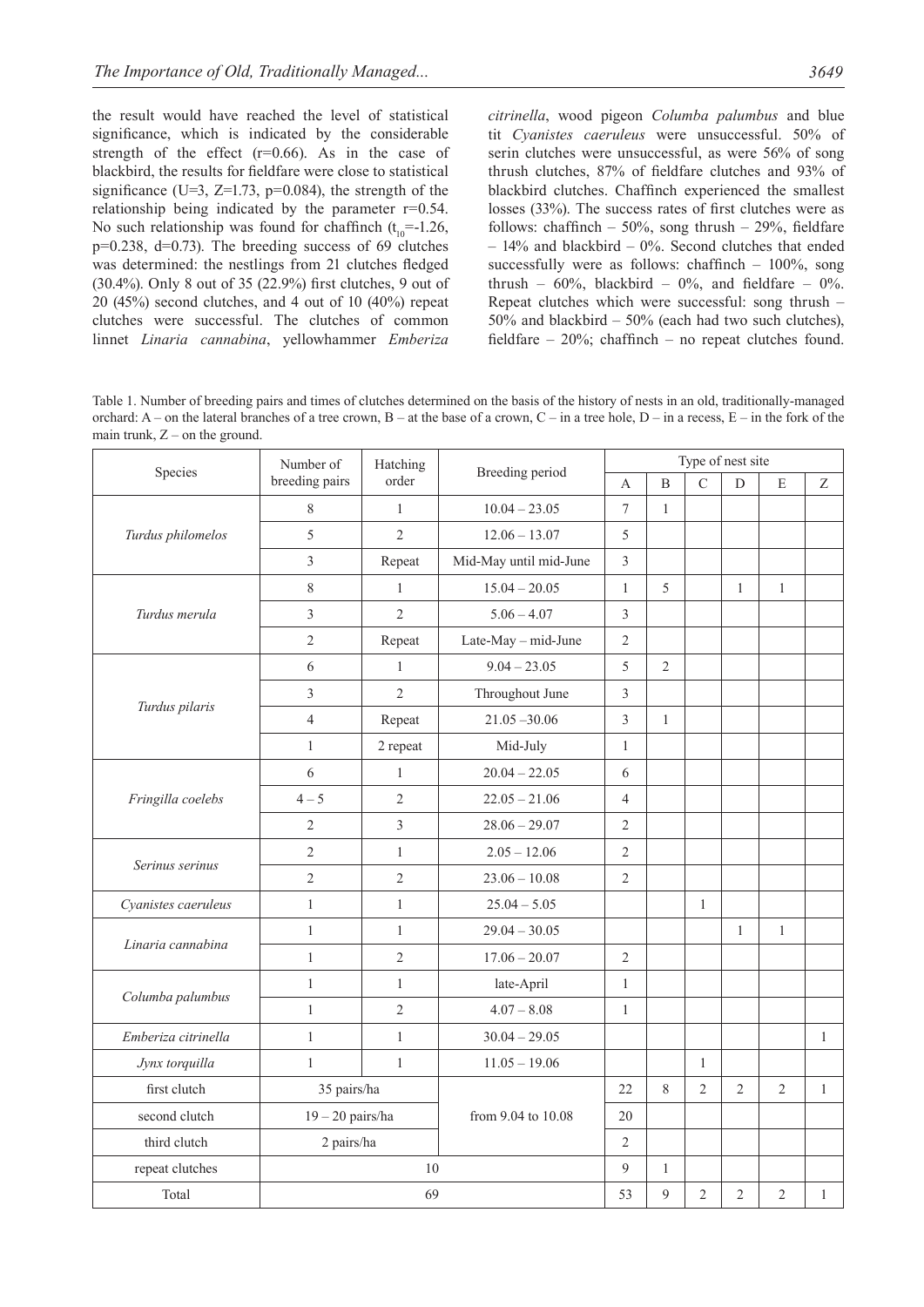| Species           | Min.                                 | Max. | Average | <b>SD</b> | Me  |  |  |  |  |
|-------------------|--------------------------------------|------|---------|-----------|-----|--|--|--|--|
| Linaria cannabina | 1.1                                  | 2.5  | 1.7     | 0.64      | 1.7 |  |  |  |  |
| Serinus serinus   | 2.2                                  | 2.9  | 2.5     | 0.30      | 2.4 |  |  |  |  |
|                   | First clutch                         |      |         |           |     |  |  |  |  |
|                   | 1.4                                  | 2.9  | 2.2     | 0.53      | 2.4 |  |  |  |  |
| Turdus philomelos | Second clutch                        |      |         |           |     |  |  |  |  |
|                   | 2.5                                  | 3.2  | 2.9     | 0.29      | 2.9 |  |  |  |  |
|                   | All nests, including repeat clutches |      |         |           |     |  |  |  |  |
|                   | 1.4                                  | 3.2  | 2.4     | 0.49      | 2.5 |  |  |  |  |
|                   | First clutch                         |      |         |           |     |  |  |  |  |
|                   | 0.6                                  | 3.4  | 1.7     | 0.83      | 1.5 |  |  |  |  |
|                   | Second clutch                        |      |         |           |     |  |  |  |  |
| Turdus merula     | 2.1                                  | 3.4  | 2.6     | 0.68      | 2.4 |  |  |  |  |
|                   | All nests, including repeat clutches |      |         |           |     |  |  |  |  |
|                   | 0.6                                  | 3.4  | 2.1     | 0.84      | 2.3 |  |  |  |  |
|                   | First clutch                         |      |         |           |     |  |  |  |  |
|                   | 1.2                                  | 2.8  | 2.2     | 0.53      | 2.4 |  |  |  |  |
|                   | Second clutch                        |      |         |           |     |  |  |  |  |
| Turdus pilaris    | 2.5                                  | 2.8  | 2.7     | 0.15      | 2.7 |  |  |  |  |
|                   | All nests, including repeat clutches |      |         |           |     |  |  |  |  |
|                   | 1.2                                  | 2.9  | 2.4     | 0.44      | 2.4 |  |  |  |  |
|                   | First clutch                         |      |         |           |     |  |  |  |  |
|                   | 1.8                                  | 3.0  | 2.3     | 0.44      | 2.5 |  |  |  |  |
|                   | Second clutch                        |      |         |           |     |  |  |  |  |
| Fringilla coelebs | 2.2                                  | 3.0  | 2.7     | 0.56      | 2.6 |  |  |  |  |
|                   | All nests, including repeat clutches |      |         |           |     |  |  |  |  |
|                   | 1.8                                  | 3.6  | 2.5     | 0.52      | 2.4 |  |  |  |  |

Table 2. Height of nest sites in an old, traditionally managed orchard (metres).

All these species sustained the greatest clutch losses at the beginning of the breeding season. Clutches laid after late May were more successful (Fig. 1). The second clutches of thrushes and chaffinch were laid in June. All the clutches of thrushes which were laid in nests at the base of a tree crown (type B) were unsuccessful. The thrush nests with successful clutches were built higher up (average = 2.6,  $SD = 0.23$ , Me = 2.5) than those with unsuccessful clutches (average = 2.3,  $SD = 0.66$ , Me = 2.4). This relationship was not statistically significant (U = 124.5, Z = -1.38, p = 0.166). Chaffinch experienced a similar situation (average  $= 2.6$ ) vs. 2.4, SD = 0.55 vs. 0.51, Me = 2.4 vs. 2.35; test result  $U = 13$ ,  $Z = -0.52$ ,  $p = 0.607$ ). In addition, territorial behaviour, mostly singing, was observed in the study area in the following species: skylark *Alauda arvensis*,



Fig. 1. Survival rate (number of nests/day) of nests with successful clutches (dashed line) vs. all nests (solid line).

starling *Sturnus vulgaris*, common whitethroat *Sylvia communis*, great tit *Parus major*, greenfinch *Chloris chloris*, tree sparrow *Passer montanus* and icterine warbler *Hippolais icterina*. They were not regarded as breeding birds because their nests were not found; their presence in this area will have been due to the fact that the orchard made up a part of their nesting territory.

#### **Discussion**

Both traditional and commercial orchards in Poland are plantations of trees, fruit bushes and berry crops, including hazelnut, raspberry and vine, which are densely planted if their total area is no smaller than 0.10 ha [definition: 16]. Poland has the largest area of orchards in Europe [17]: currently, they make up about 1.1% of the country's area. With a total area of 343 265 ha, these plantations covered some 2.4% of the overall area given over to agriculture in 2013 [16]. Apple orchards accounted for 71% of the total number of cultivated trees. As regards age structure, apple trees aged 25 and more years made up the smallest percentage. Small orchards, no bigger than 1 ha, are dominant in Poland, but they are in decline: in 2012 some 67% of the total number of farms had such orchards, compared with around 77% in 2007 [16]. These orchards supply 12.8% of all fruit crops, whereas plantations from >1 to nearly 5 ha in area supply ca 30%. Orchards from 5.00 to 9.99 ha make up more than a quarter of the overall area of orchards in Poland, and orchards larger than 10 ha cover ca 31.5%. However, the latter group supplied only about 3% of fruit crops (ca 1.5% in 2007). Comparison of the figures provided by the Polish Central Statistical Office in 2007 and 2012 reveals a tendency for fruit production to be concentrated on larger areas and a decrease in the number of small fruit plantations. This change has led to the elimination of old, traditional orchards from the agricultural landscape.

In intensively managed (commercial) orchards, the rule is frequent spraying and mowing the grass between trees rows as well as creating a herbicide setaside in a row [18-21]. According to data collected by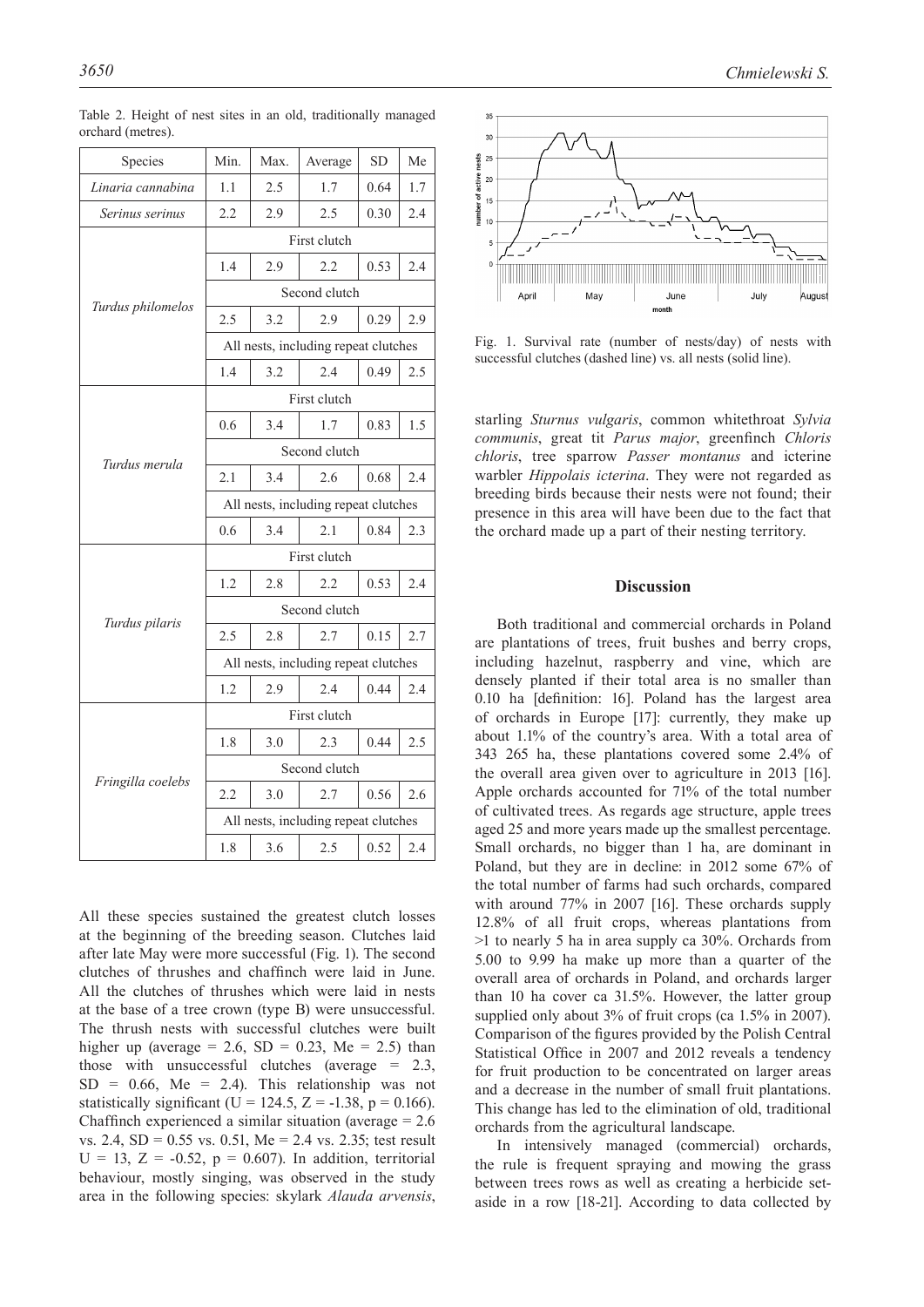E. Makosz in 1998, 18.46 kg of active substances in plant protection products per hectare were used in 78 "standard" unintegrated orchards in the Sandomierz and Grójec areas [22]; in subsequent years this amount did not decrease, as indicated by sales volumes [23]. In comparison, the consumption of active substances in plant protection products between 1991 and 1995 in orchards run on the basis of the integrated method in Western Europe was  $20.3 \text{ kg}$  ha<sup>-1</sup> in South Tyrol (Italy) and  $17.3 \text{ kg}$  ha<sup>-1</sup> in the Netherlands [22]. Such high doses of chemicals have an impact both on pest insects and on useful ones, that is, their predators [24]. Both herbicides and pesticides, despite their increasing toxicity class (toxicity decreases with increasing class number I-IV), decimate insect populations [25, 26]. Frequent mowing of herbaceous plants makes it difficult or even impossible for plants to seed and reduces the number of some insects [27]. Environments that are transformed in this way lose their self-regulation ability and thus require continuous human intervention.

Birds which nest in commercial orchards are affected by such limiting conditions as the lack of sufficient food [28] and difficulties in concealing their nests in a fruit tree monoculture of fruit trees due to the high level of crown transparency. Crown widths are limited to 60-80 cm (to 1.5-1.8 m in older types of commercial orchards) [29]. Moreover, more people enter the orchards at spraying times; during the birds' breeding season spraying is mostly done at night (in order to protect bees). There are also other factors like summer cuts (July-August), fertilisation, mowing of grass between tree rows and, in the case of cherry orchards, scaring birds away with the use of pyrotechnic agents and other methods. Changing the age structure of modern orchards is geared toward lowering it: this reduces trunk circumferences and obviously prevents the formation of tree holes during an orchard's lifetime.

The results from the traditional orchard near Mogielnica were compared with data collected in 2007 and again in 2008 in orchards in Brzumin (7.5 ha) and Czersk (9 ha) [30]. The author of that work carried out an inventory of birds in a commercial orchard using a similar nest-searching method. Approximately 70% of these orchards contained trees aged 6-10 years, the remainder were older trees aged ca 19 years. In 2007-2008, a total of 10 species of nesting birds were found over an area of 16.5 ha. Six species were common to both Brzumin and Czersk (blackbird, fieldfare, song thrush, serin, common linnet, chaffinch), three were found only in the Brzumin orchard and one in Czersk [30]. Although magpie *Pica pica* is treated as a nesting species, its clutches are regarded as random, not specifically associated with the orchard as a habitat. Both types of orchard (traditional vs. commercial) were inhabited by the same number of species. There were no hole nesters in the Brzumin and Czersk orchards, as could be inferred from their age and the lack of tree holes [30]. The absence of yellowhammer in commercial orchards should be treated as an omission on the



Fig. 2. Number of nests built by the most numerous species in the three types of orchards: hatched – young, commercial orchard, black – older, commercial orchard, grey – traditional orchard (Mogielnica).

part of the researcher because of the large area of the survey plot. There were twice as many nests built in a traditional orchard than in a commercial orchard and nine times more than in a young commercial orchard. The small difference between the number of nests in an old, traditional orchard and an old, commercial orchard is surprising. This suggests that the age of trees is a limiting factor for some species to build nests in an orchard. In all three types of orchards, fieldfare built the most nests (Fig. 2). In an old, traditional orchard, the three thrush species were numerically dominant, whereas fieldfare and chaffinch dominated the old, commercial orchard. The larger number of thrush nests in the old, traditional orchard is due to the larger tree crowns, which effectively conceal big nests. It is this feature (patulous, large tree crown) that appears to determine the greater number of thrushes in traditional orchards. Blackbird, a woodland shade species [31], built its nests at the lowest height in the traditional orchard (Table 2) and only occasionally in the well-illuminated, narrow crowns of commercial trees (Fig. 2). As the season progressed, it built its nests higher up, a fact confirmed by other researchers [32-35].

Because of the lack of up-to-date nationwide data on the success of the focal species' clutches in orchards, a study carried out near Poznań in the early 1980s was used in order to make comparisons [36]. The effectiveness of clutches near Mogielnica was similar to that given in [36]: it was 26.9% for birds that build open nests, even though many low-toxicity products but of proven lethality were applied in the 1980s [37]. Chaffinch was an exception, as its breeding success was low (5 to 25%) in an old, commercial orchard, in contrast to the traditional orchard near Mogielnica, where this success was 67%. This indicates that the limiting factor here was something other than the type of tree crown. This is confirmed by the highest breeding success of blackbird, common linnet and chaffinch among the species assessed in a young, commercial orchard (Fig. 3). The low breeding success of blackbird in an old, traditional orchard was distinctive (Fig. 3), even though it built many nests (Fig. 2). This may have been due to the low height of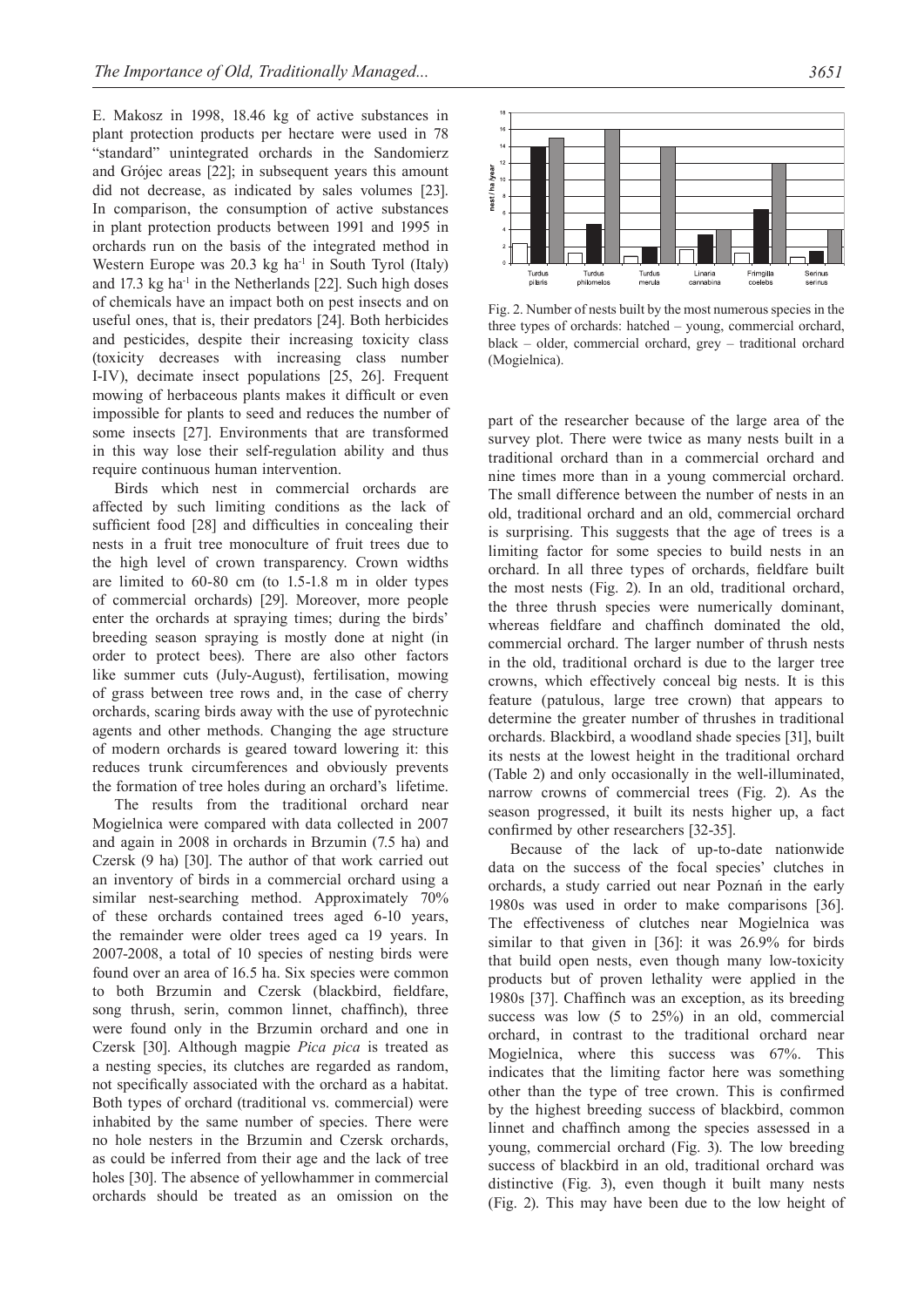

Fig. 3. Percentage breeding success in the three types of orchards: hatched – young, commercial orchard, black – older, commercial orchard, grey – traditional orchard (Mogielnica).

nests (average = 2.1 m,  $SD = 0.84$ , Me = 2.3); this was the lowest of all the thrush species, and the type of nest site (type B), which was not well hidden from predators (Table 1). Blackbirds in Poland build their nests lower down than song thrushes and the breeding success of the former species is lower than that of the latter [38].

Predation is seen as the main cause of nest destruction [38] and affects mainly nests at low heights [34]. Blackbirds often built their nests at the base of a tree crown, in a recess or in the fork of the main trunk, probably because of the slower growth of foliage early in the nesting season and difficulties in finding a wellconcealed site. This statement can be justified by the fact that blackbird is a species that prefers low bushes [39]. These results are confirmed by an analysis of nest cards [38]. Although they built fewer nests, blackbird, common linnet and chaffinch achieved greater breeding success in a young commercial orchard (Figs 2, 3). Nests for second and repeat clutches were built in tree crowns (Table 1). Birds suffered greater losses in first clutches than in second and repeat ones, suggesting that the growth of foliage, enabling a nest to be more effectively concealed, reduced losses. Research performed in Szczecin parks confirms this, where the first nests were built in coniferous trees; as the foliage became more luxuriant, blackbirds tended to prefer chose deciduous trees [35].

The high density of birds nesting in orchards in comparison to other habitats is surprising. In commercial orchards, this figure was 7-31 nests/ha [30]. In the traditional orchard near Mogielnica, this density was even higher, at around 68 nests/ha; if we include unfinished nests of unidentified species it rises to as many as 82 nests/ha. It is this parameter that distinguishes traditional orchards from commercial ones. The density parameter (number of nests/ha) is not used in typical research, so it can be compared only indirectly. However, it does provide a picture of the uniqueness and specific nature of this type of agricultural landscape. In an orchard in Romania, where the age of trees varied from 1 to 80 years, 242.5 pairs/10 ha were

found (as cited in [36], Korodi Gal). If we calculated the density per hectare in the traditional orchard near Mogielnica for 10 ha, 350 pairs would have successful clutches (see Table 1) – which exceeds the highest densities of birds recorded in Poland's rich marshy meadows (for example 215 pairs/10 ha [40] and parks (for example 294 pairs/10 ha [41]). The high density in the habitats compared was determined by the proportion of hole nesters: 54.9% of the birds in the Romanian orchard, 45-60% in marshy meadows and approximately 60% in parks. In commercial orchards, which are used for 15-20 years on average, (nest) hole formation is not possible because of the small circumferences of trunks. Hence old, traditional orchards have plenty of potential nest holes, whereas commercial orchards have none. Apart from clutches of blue tit *Cyanistes caeruleus* and wryneck *Jynx torquilla* during the breeding season, tree sparrow *Passer montanus* (pair nesting beyond the orchard), starling *Sturnus vulgaris* (a bird carrying food, nesting beyond the orchard), and great tit *Parus major* (2 pairs nesting beyond the orchard) were sighted in or close to the orchard. The species composition and number of hole nesters (including species sighted during the season but without nests) were identical to those in the orchard near Poznań [42], and these were species nesting in nest boxes. No hole nesters were found in the Brzumin and Czersk orchards [30]. This indicates that the assemblage of hole-nesting birds is characteristic of old, traditional orchards with holes or of younger, commercial orchards, so long as nest boxes have been erected. This is confirmed by research performed in orchards near Poznań. Out of a total of 174 nest boxes, starlings nested in 65, tree sparrow in 23, great tit in three and blue tit in two of them [43].

Being monocultures, orchards can boast only a small number of nesting species, which is several times smaller than in the previously mentioned rich habitats like marshy meadows or city parks. If the list of species nesting in orchards is supplemented by, for example, jay *Garrulus glandarius*, magpie *Pica pica*, mistle thrush *Turdus viscivorus*, black redstart *Phoenicurus ochruros*, white wagtail *Motacilla alba*, wheatear *Oenanthe oenanthe*, common redstart *Phoenicurus phoenicurus* and mallard *Anas platyrhynchos*, one becomes aware that the survey area probably comprised other habitats besides orchards, such as ponds, *Prunus spinosa* and other shrubs, old *Pyrus pyraster* on baulks, coniferous trees near buildings in rural areas, abandoned buildings with a natural succession of trees, or bushes and herbaceous plants, or that nest boxes were deployed in that orchard [i.a., 36, 43-45]. Using extensive (relative) methods of counting birds for determining the species composition of nesting birds in an orchard is inappropriate. Abundance recorded on transects or with the use of the PFS (progressive frequential sampling) method in the breeding season may be the result of including birds that do not nest in the area but visit it to search for food, or species which are present because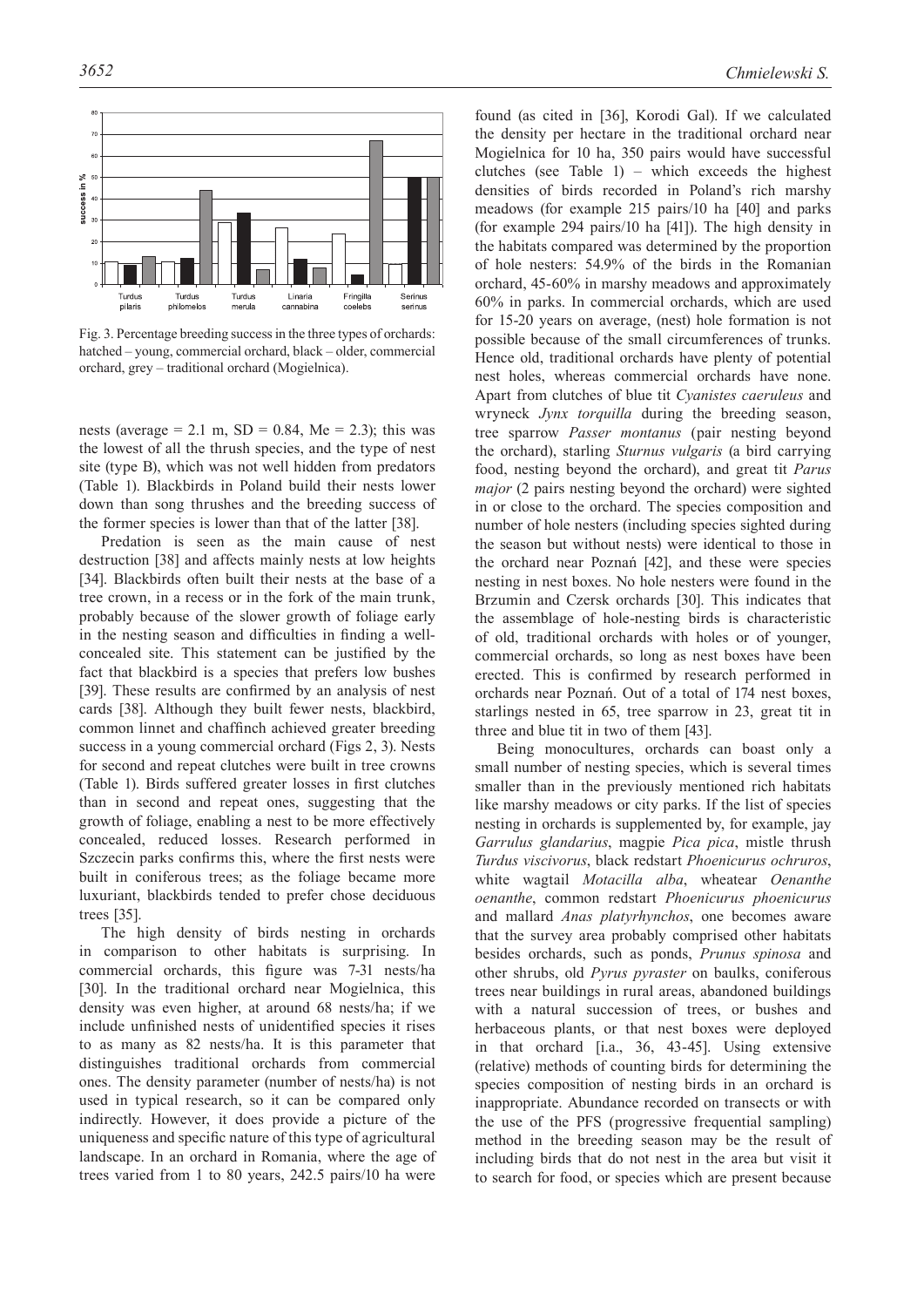their habitats lie close to orchards [i.a., 46-48]. Therefore, the assessment of species diversity in orchards should be preceded by a thorough analysis of the area's habitat structure and the presence of atypical habitats in the research area. Such habitats should be excluded when assessing the species composition of birds that nest in orchards. The impoverished composition of bird life in orchards is the upshot of their being monocultures, the lack of any undergrowth and the scarce ground layer, which in addition is often mown. In old orchards, which fructify late, the planting of gooseberries or currants in rows used to be characteristic. In those days, the nesting bird assemblage would comprise species associated with bushes, for example, greenfinch *Chloris chloris*, common whitethroat *Sylvia communis*, common linnet *Linaria cannabina*, lesser whitethroat *Sylvia curruca* and also yellowhammer, red-backed shrike *Lanius collurio*, goldfinch *Carduelis carduelis* and serin (S. Chmielewski, own data).

### **Conclusions**

The advantage of traditional orchards over commercial orchards as regards diversity is a frequent topic of discussion [i.a., 3, 5, 47, 48]. Even though pesticides were not used in the old, traditionally managed orchard near Mogielnica, its composition of bird species was almost the same as in the commercial orchards near Czersk and Brzumin. This indicates that the present-day use of chemicals and the intensity of farm work do not limit the composition of bird species. In all probability, this composition is fixed and characteristic of orchards near Grójec and Warka. Three thrushes were dominant in the breeding assemblage, which was generally poor in species. Their density, assessed on the basis of nests found, ranged from 6 to 8 pairs/ha. In terms of species structure, the old, traditional orchard was dominated by fieldfare, while chaffinch came second and song thrush third. What distinguishes old orchards from other habitats is the very high density of birds and the simplified species composition. The lack of tree holes in commercial orchards prevents these from being populated by hole nesters. It also precludes the effective limiting role which this group of birds could have on pest insects in orchards. Studies of hole nesters and birds nesting in orchards may well become important in the near future, owing to the impact they may have on the use of organic methods of fruit production. Many studies have highlighted the part played in orchards by great tit and other hole nesters in reducing the number of caterpillars of winter moth *Operophtera brumata* or codling moth *Cydia pomonella*, and also the various developmental forms of psyllids *Cacopsylla* spp*.,* which subsequently leads to a greater fruit harvest [49, 50]. Therefore, research into monoculture orchards should continue in order to develop a sustainable model for their management.

# **Conflict of Interest**

The authors declare no conflict of interest.

#### **References**

- 1. MIKA A. Secrets of fruit trees. PWRiL, Warsaw. **2016** [In Polish].
- 2. CIARKOWSKA K., MAZUREK R., NIEMYSKA-ŁUKASZUK J. Influence of pesticides on biolobical activity of soils in apple orchards on the basis of micromophological studiem. Acta Agraris et Silvestria ser. Agraria **45**, 37, **2005** [In Polish].
- 3. GAJDEK A. About old orchards in the landscape. Aura **12**, 24, **2013** [In Polish].
- 4. DAVIES G.M. Corehead Orchard Tree Establishment and Grazing Damage Survey. Report to the Borders Forest Trust. **2014**.
- 5. BAILEY D., SCHMIDT-ENTLING M.H., EBERHART P., HERRMANN J.D., HOFER G., KORMANN U., HERZOG F. Effects of habitat amount and isolation on biodiversity in fragmented traditional orchards. Journal of Applied Ecology. **47**, 1003, **2010**.
- 6. BURROUGH A.E., OINES C.M., ORAM S.P., ROBERTSON H.J. Traditional orchard project in England - the creation of an inventory to support the UK Habitat Action Plan. Natura England Commissioned Reports. no. 77, **2010**.
- 7. TRYJANOWSKI P., KUŹNIAK S., KUJAWA K., JERZAK L. Ecology of farmland birds. Bogucki Wydawnictwo Naukowe, Poznań. **2009** [In Polish].
- 8. MÜHLNER S., KORMANN U., SCHMIDT-ENTLING M., HERZOG F., BAILEY D. Structural versus functional habitat connectivity measures to explain bird diversity in fragmented orchards. Journal of landscape ecology. **3** (1), 52, **2010**.
- 9. MYCZKO Ł., ROSIN Z. M., FLISZKIEWICZ M., TRYJANOWSKI P. Birds living in orchards - the past, the present and the future: an integrative view from Poland. Ber. Inst. Landschafts - Pflanzenökologie Univ. Hohenheim Beiheft, **26**, 49, **2011**.
- 10. HORAK J., PELTANOVA A., PODAVKOVA A., SAFAROVA L., BOGUSCH P., ROMPORTL D., ZASADIL P. Biodiversity responses to land use in traditional fruit orchards of a rural agricultural landscape. Agriculture, ecosystems & environment. **178**, 71, **2013**.
- 11. ŠPULEROVÁ J., PISCOVÁ V., GERHÁTOVÁ K., BAČA A., KALIVODA H., KANKA, R. Orchards as traces of traditional agricultural landscape in Slovakia. Agriculture, Ecosystems and Environment. **199,** 67, **2015.**
- 12. MENG J., LI L., LIU H., LI Y., LI C., WU G., YU X., GUO L., CHENG D., MUMINOV M.A., LIANG X., JIANG G. Biodiversity management of organic orchard enhances both ecological and economic profitability. PeerJ 4:e2137 https://doi.org/10.7717/peerj.2137, **2016**.
- 13. GOTZMAN J., JABŁOŃSKI B. The nests of our birds. PZWS, Warsaw. **1972** [In Polish].
- 14. HUDEC K. Eds. Fauna ČSSR, Volume 23-24, Birds Aves, III/1-2. Akademia, Praha. **1983** [In Czech].
- 15. TOMIAŁOJĆ L. The combined version of the Mapping Method. Mikusek R., Stawarczyk T. Eds., Ornithologist Guide. Wydawnictwo Fundacja Wspierania Inicjatyw Ekologicznych, Kraków. **2014** [In Polish].